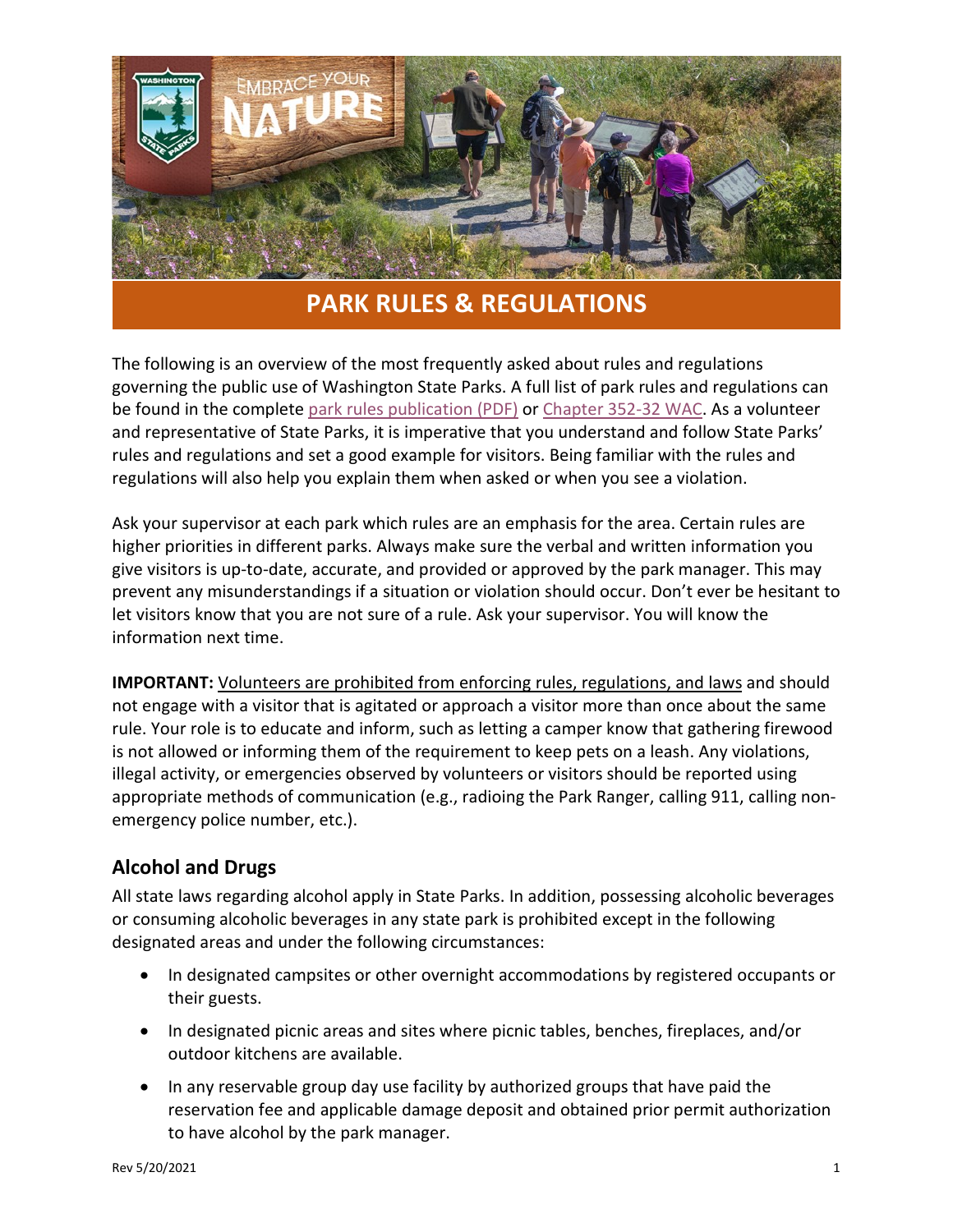• In any building, facility or park area operated and maintained by an approved and licensed concessionaire.

Kegs or containers larger than two gallons are not permitted without prior written park manager approval. Being, remaining in or loitering in any state park area while in a state of intoxication is prohibited.

Recreational use of marijuana is prohibited in public places, including Washington state parks.

## **Bicycles**

Bicycles, tricycles, rollerblades, skateboards, or similar operator-propelled equipment are allowed in state parks but are restricted to roads and trails. Riders are to obey all regulatory signs, and all devices must be operated in a safe manner.

# **Camping**

State Parks camping facilities are designed and administered specifically to provide recreational opportunities for park visitors. Use of park facilities for purposes which are of a nonrecreational nature, such as long-term residency at park facilities, obstructs opportunities for recreational use, and is inconsistent with the purposes for which those facilities were designed.

- Camping is only allowed in areas specifically designated and/or marked for that purpose.
- Campground check-in begins at 2:30 p.m. Check-out is at 1:00 p.m.
- Campsites cannot be held for someone who might arrive later.
- Continuous occupancy by the same camping party is limited:
	- o From **April 1 through September 30**, the maximum length of stay for the entire camping party in any one park is 10 nights, after which the camping party must vacate the park for three consecutive nights. The park ranger has the discretion to extend the maximum stay to 14 consecutive nights if the campground is not fully occupied.
	- o From **October 1 through March 31**, the maximum length of stay is 20 consecutive nights in one park, after which the camping party must vacate the park for three consecutive nights. Campers cannot exceed a total of 40 days in a 60-day period.
- A maximum of eight people is permitted at a campsite overnight.
- The number of tents allowed at each campsite is limited to the number that will fit on the developed tent pad or designated area as determined by a ranger.
- The number of vehicles occupying a campsite is limited to one car or one recreational vehicle (i.e., a vehicle/trailer unit, van, pickup truck with camper, motor home, converted bus, or any similar type of vehicle that contains sleeping and/or housekeeping accommodations). One additional vehicle without built-in sleeping accommodations may be allowed to occupy a campsite based on the judgement of a ranger; however, all additional overnight vehicles are considered extra vehicles and are subject to an overnight vehicle fee of \$10. Ask your supervisor how the park handles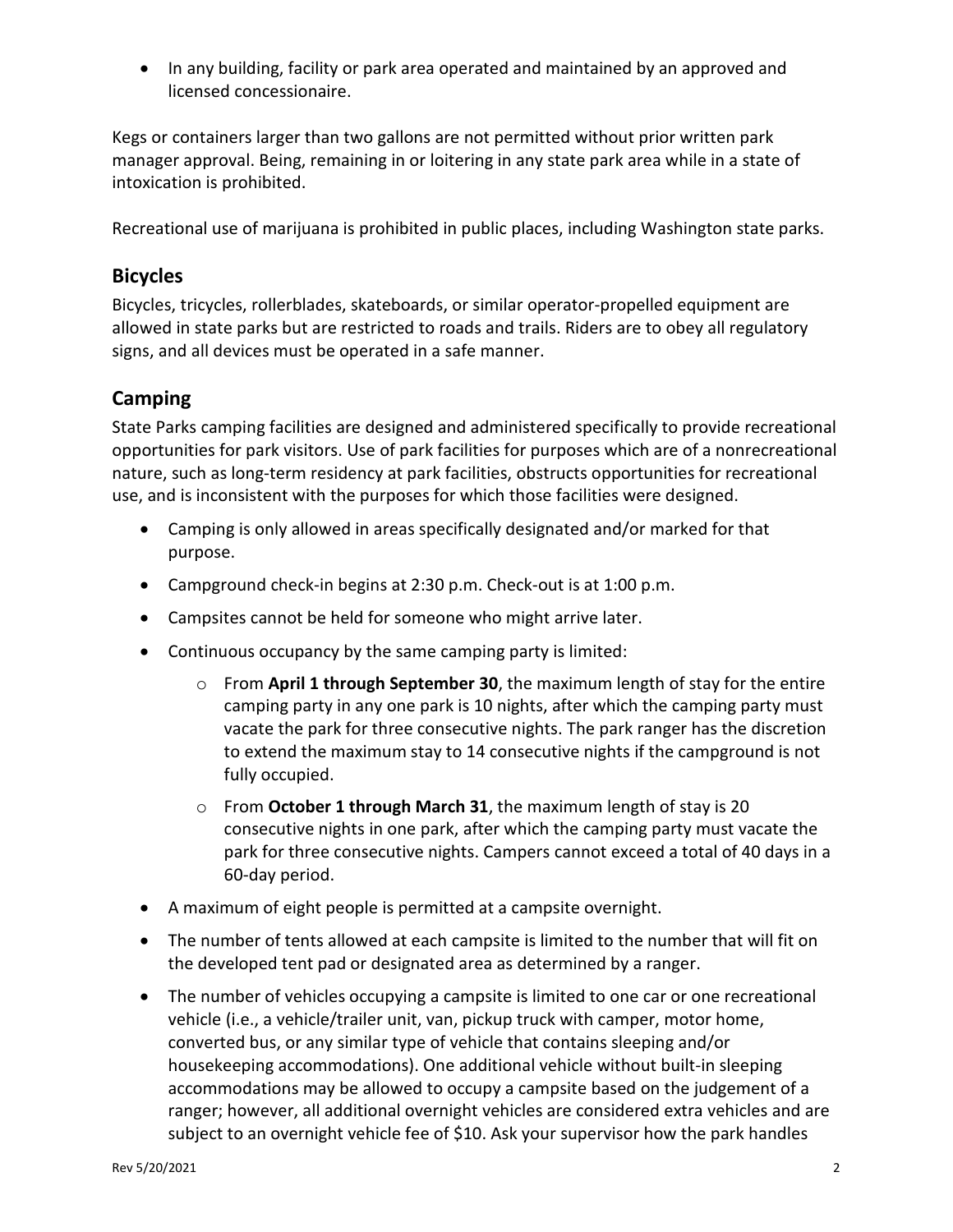additional vehicles; individual park rules will dictate whether they can park in the main campsite, or if they will need to park in extra vehicle parking areas or lots.

# **Collection of Firewood**

Collecting firewood is prohibited within the park area. Exceptions may be made for preapproved beach and park areas with excessive down and dead tree materials. Park managers may issue firewood permits for a fee so park users can collect excess debris in these designated areas during a specific window of time.

## **Feeding of Wildlife**

No person shall intentionally feed, attract, or artificially sustain wildlife in state park areas. The feeding of indigenous wildlife is prohibited in all state park areas unless otherwise posted.

## **Firearms or Other Weapons**

All state laws regarding firearms apply in State parks. Open carry is legal in the state of Washington. It is legal to carry a concealed firearm while engaging in lawful recreational activities such as hunting, fishing, camping, hiking or horseback riding or traveling to legitimate outdoor recreation areas. Some state parks abut areas that allow hunting access, and it is legal to traverse through a state park in order to hunt in a legal area. However, no person shall discharge a firearm across, in, or into any state park area.

No person shall display or discharge a bow and arrow, spear, spear gun, harpoon, or air or gas weapon, or any device capable of injuring or killing any person or animal, or damaging or destroying any property, except where specifically authorized by the agency.

# **Fires and Campfires**

All fires, except campfires, fires for stoves, candles, torches, barbeques, and charcoal are prohibited in state parks. Campfires are restricted to within the designated campfire pit, ring or other provided campfire enclosure and the flame must be no higher than two feet. On ocean beaches, recreational fires must be at least 100 feet from the dunes, no more than four feet in diameter and no more than four feet high. Park rangers may impose additional restrictions on fires for the protection of the health, safety and welfare of the public, park visitors or staff, or for the protection of park resources.

## **Fireworks**

Fireworks are prohibited on all state public lands, including state parks and beaches that front state park lands. This includes firecrackers, torpedoes, rockets, fireworks, explosives, or substance harmful to the life of safety of persons of property.

## **Geocache**

In order to place a cache on state parks property, an individual or organization must obtain a geocache placement permit from state parks. Any cache located on state parks property that does not have a permit on file is subject to removal.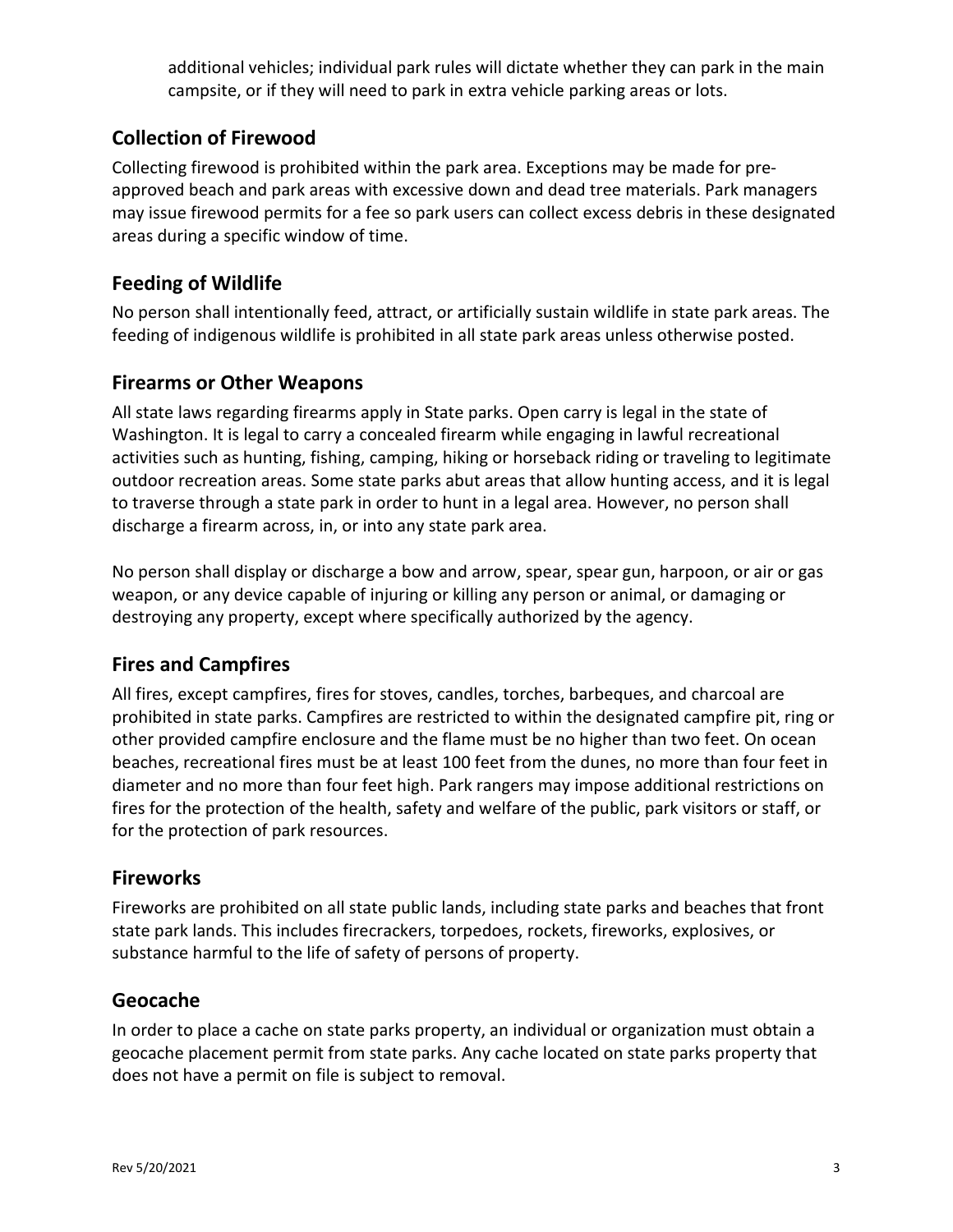# **Metal Detectors**

Use of metal detectors is allowed within selected state parks and under certain conditions. Use is permitted only within specified portions of approved state parks and limited to daylight hours. Maps of approved metal detecting areas are located on park bulletin boards. Any person wishing to use a metal detector must self-register and indicate to personnel where the use will occur.

Persons operating metal detectors should conduct themselves with thoughtfulness, courtesy, and consideration of others, and not interfere with other recreational activities. Metal detectors may not emit a sound audible to other park users. Destruction or disturbance of park facilities, natural features, or historical or archaeological resources is not permitted. Items that appear to be of historical or archaeological significance cannot be removed and any such items found must immediately be reported to park personnel, and the area should not be disturbed further. Users must properly dispose of found or recovered trash.

## **Park Hours**

Park hours vary depending on weather and season. However, all day-use areas close at dusk. Park hours are posted at the park entrance and at the park office. No person may enter or be present in a state park area after the posted closing time except for currently registered campers who are camping at the park. Guests of a currently registered camper may enter and remain until 10:00 p.m.

## **Peace and Quiet**

To ensure peace and quiet for park visitors, no person shall at any time, use sound-emitting equipment including musical instruments, at a volume which emits sound beyond the user's vehicle, immediate area of use, or campsite without specific permission of the park ranger. Quiet hours are from 10:00 p.m. to 6:30 a.m. and engine-driven electric generators may only be operated between the hours of 8:00 a.m. and 9:00 p.m., unless otherwise noted at the park.

# **Pets and Animals**

Pets are allowed in most state parks but must be under physical control on a leash no more than eight feet long, or otherwise physically restrained, at all times. Except for assistance animals for persons with disabilities, pets are not permitted on designated swimming beaches or in natural preserve areas. Pets are allowed inside designated pet-friendly vacation houses, yurts, and cabins.

Horses, llamas, sled dogs or similar animals for recreation are allowed only where designated and posted specifically permit such activity. They are not allowed in any designated swimming areas, picnic areas, or natural area preserves but are allowed in designated horse or packoriented camping areas.

Pets or other animals may not be allowed to:

- Dig or otherwise disturb natural/cultural features.
- Bite or in any way molest or annoy other park visitors.
- Bark or otherwise disturb the peace and tranquility of the park.